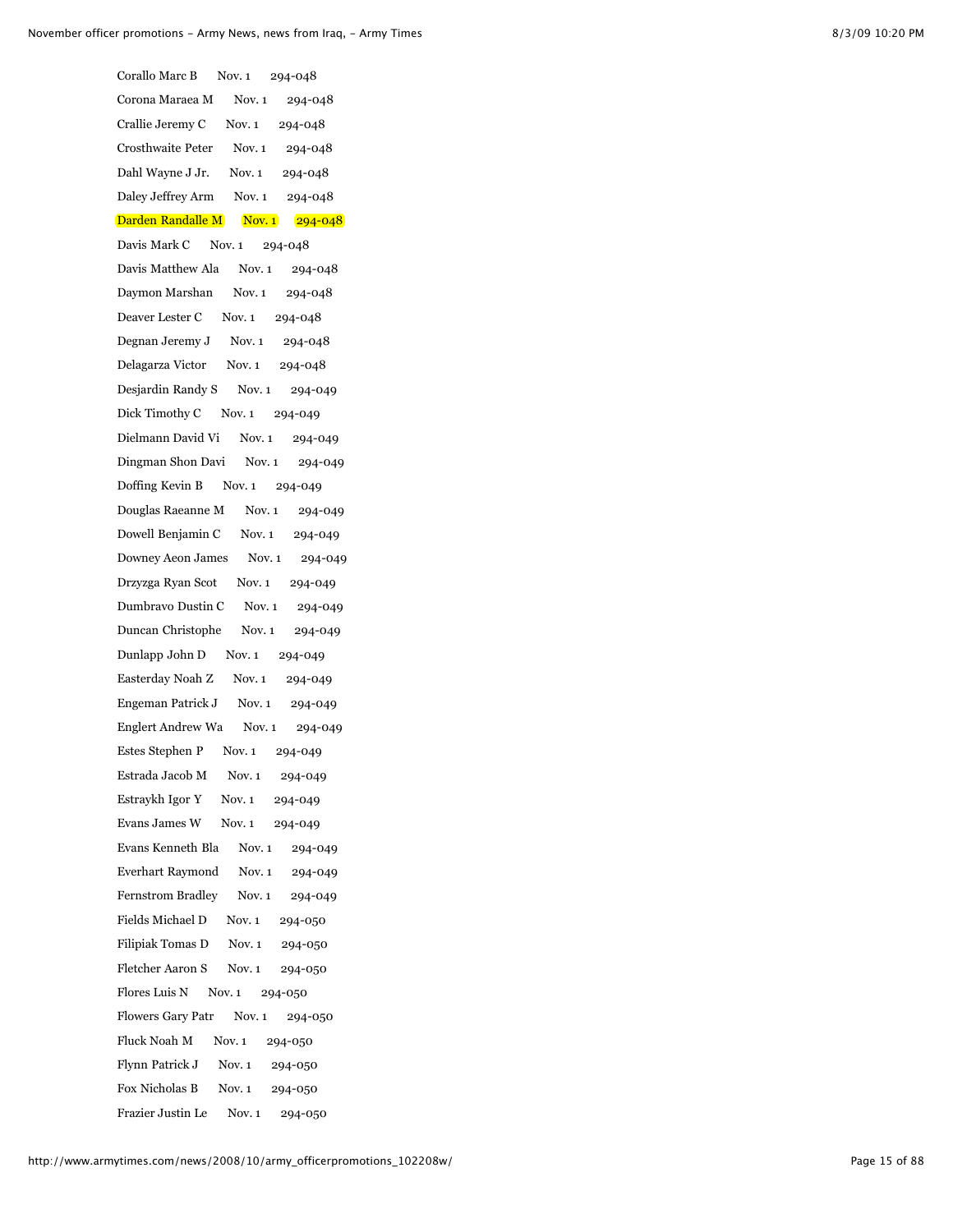Furman Julia M Nov. 1 294-050 Furtado Danielle Nov. 1 294-050 Gage John E Nov. 1 294-050 Gallion Christoph Nov. 1 294-050 Garcia Allan Vela Nov. 1 294-050 Gardiner Chad D Nov. 1 294-050 Garritano Dominic Nov. 1 294-050 Gates Brandon J Nov. 1 294-050 Gauthier Keith C Nov. 1 294-050 Gautier Richard A Nov. 1 294-050 Gayles Frederick Nov. 1 294-050 Geary Brian P Nov. 1 294-050 Gelfgat Vitaly Nov. 1 294-050 Gerson Jonathan I Nov. 1 294-051 Gibbons Andrew M Nov. 1 294-051 Gibbs Poquita T Nov. 1 294-051 Glenz Jeremy J Nov. 1 294-051 Goodwin Daniel De Nov. 1 294-051 Gratzel Justin S Nov. 1 294-051 Gray Brent George Nov. 1 294-051 Grayson Sherman K Nov. 1 294-051 Gregory Gretchen Nov. 1 294-051 Gregory Lindsey D Nov. 1 294-051 Gregory Matthew G Nov. 1 294-051 Gross Matthew P Nov. 1 294-051 Gross Stacy E Nov. 1 294-051 Guikema Grant Nel Nov. 1 294-051 Halin Matthew P Nov. 1 294-051 Hamer Jeffrey R Nov. 1 294-051 Hammett John D Jr. Nov. 1 294-051 Hamrick Bradley C Nov. 1 294-051 Haralson Todd J Nov. 1 294-051 Harrison Ryan L Nov. 1 294-051 Hatter Julie Anne Nov. 1 294-051 Hayes James E Nov. 1 294-051 Haynes Mia J Nov. 1 294-052 Hellmeier Ulrich Nov. 1 294-052 Henry Joshua K Nov. 1 294-052 Hess Tara M Nov. 1 294-052 Hickey James B Nov. 1 294-052 Hiestand Jonathan Nov. 1 294-052 Hill David L Nov. 1 294-052 Hill James B Nov. 1 294-052 Holcomb Roland D Nov. 1 294-052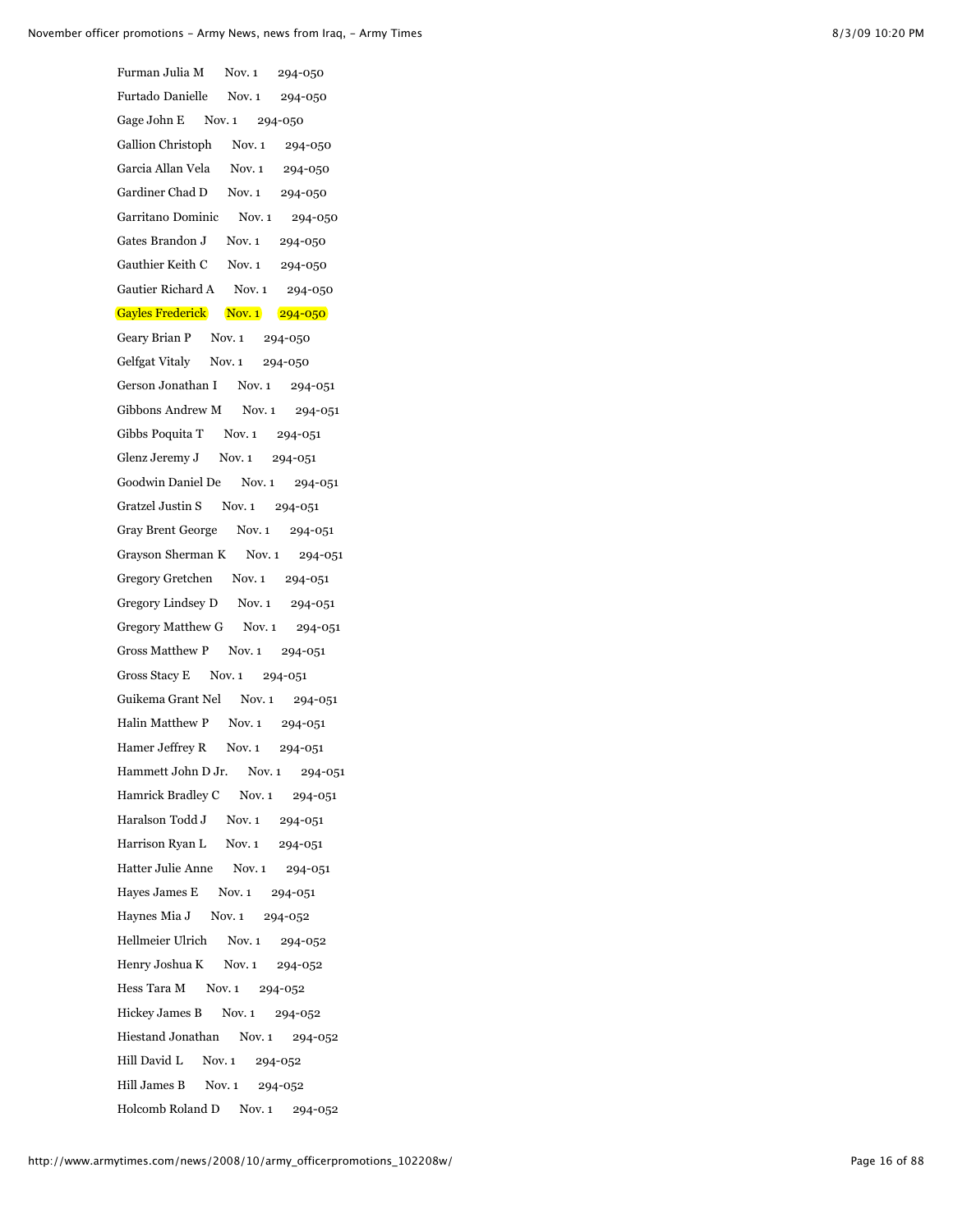Cole Matthew Allen Coles David Samuel Colman Kenneth Russell Colvin Jeffrey Michael Conniff Shawn Edward Cook Andrew Norman Cook Damon Justin Cook Eric Christopher Coombs Matthew Corey Shannon Andrew Costello Donald H III Cottrell Eric L Coultas Bryan T

Coursey Charles Thomas Courtright John Robert Crawford Jonathan Albe Crivello January Joy Cronau Tricia A Culver Kevin D Cunningham Argus I Curran Peter J Curtis Jack E Cycyk John M Czaplak Chris Wren Dalby Jason A Danowski Sean Michael Davenport James A Davis David Glenn Davis Frank William Jr Davis Heidi Elaine Davis Luke Howard Davis Matthew Ryan Dean Kevin T Debelak Timothy Joseph Deblock Jason William Delacruz Daniel Paul M Delatorre Luis Virgil Deleon Christopher Pau Demarco Jeffrey M Demeyer Aaron Patrick Dempsey Bobby Joe Denmond Constance M Dennis Patrick Shawn Densham Greta Spitz Denton Joseph Christop Dentzer Christopher Sc Desmarais Jason P Deveaux Napoleon B Devine Marcus Andrew Devine Mary K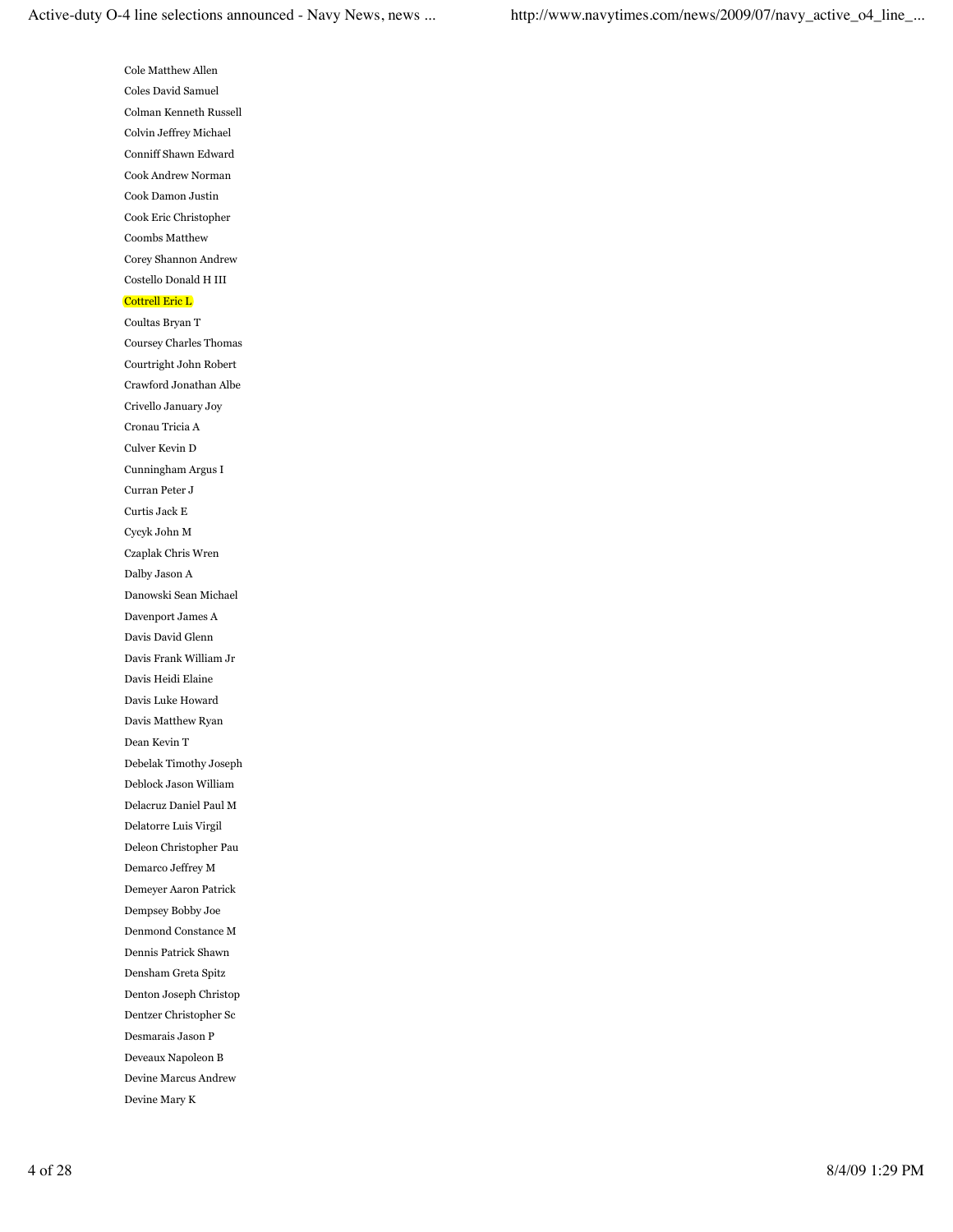Dickson Kristopher Mic Digel Erika E Doan Chinh Cu Dobson Anthony John Dolbec Michael R Domingos Angela Regina Donabella Christopher Donaghay Sean P Donnelly Chad Robert Donnelly Michael Patri Donohue David Ryan Drach Justin S Drayton Adam Drilias Matthew John Dryden Derek Scott Duarte John Robert Dudley Christopher Mil Duez Todd Alan Dundon James A Dupont Edwin R Dwan Michael S Dyckman Theodore Rober Dzialoski John V Easter Emanuel R Eastham William G Edelen Nancy J Edens Jamie L Edmondson Aric Hobdy Edwards Cedric B Ehring Thomas J Elebute Olukemi O Elias David V Eliason Patrick Robert Elkins Theodore James Ellingson Shannon Meye Ellis Andrew J Enriquez Edwin Bandong Ensley Ethan G Eudy Peter Harrison Jr Ewing James W Ewing Jeremy R Fairbank Charles Danie Faison James R Falco Michelle Elizabe Faust Michael T

Fay Jonathan Michael

Felini Page M

Fellows Terry C

Fentress Martin Nunnal

Ferguson Roger Charles